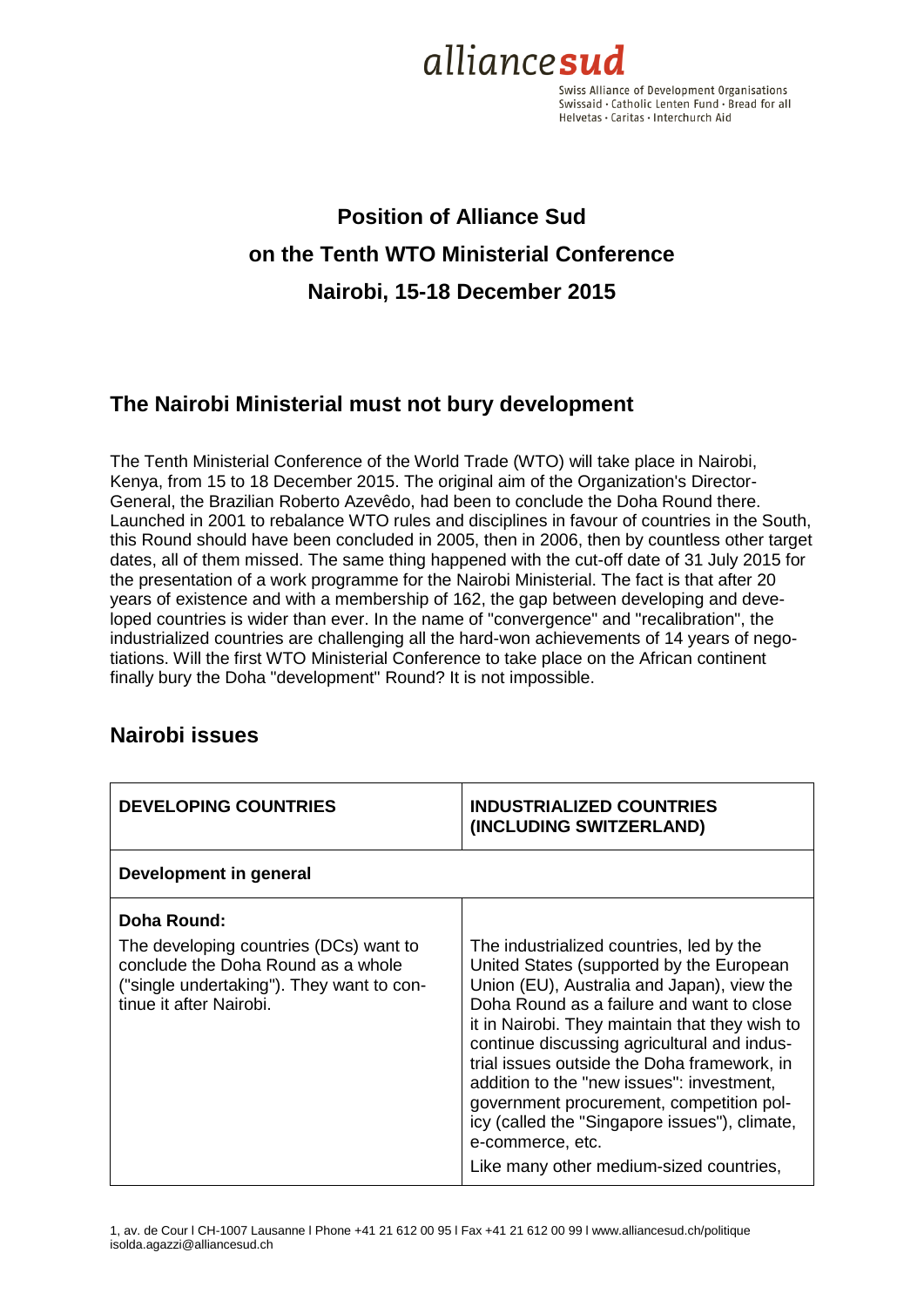|                                                                                                                                                                                                                      | Switzerland, that leads the "Friends of the<br>system" group, maintains that it wants to<br>preserve the credibility of the WTO. It would<br>like to find a compromise that allows the<br>multilateral negotiations to continue by<br>lowering the level of ambition and main-<br>taining the interest of all Members in the<br>system. This is easier said than done                                                                                                                                                                                                                                                                                                                                                                                                                                                                                                                                                                                                                                                                                                                                                                                                                                                                                                                                             |
|----------------------------------------------------------------------------------------------------------------------------------------------------------------------------------------------------------------------|-------------------------------------------------------------------------------------------------------------------------------------------------------------------------------------------------------------------------------------------------------------------------------------------------------------------------------------------------------------------------------------------------------------------------------------------------------------------------------------------------------------------------------------------------------------------------------------------------------------------------------------------------------------------------------------------------------------------------------------------------------------------------------------------------------------------------------------------------------------------------------------------------------------------------------------------------------------------------------------------------------------------------------------------------------------------------------------------------------------------------------------------------------------------------------------------------------------------------------------------------------------------------------------------------------------------|
| <b>Classification of developing countries</b><br>The developing countries (especially India)<br>are opposed to the criteria being proposed<br>by the United States, which they consider<br>too vague and subjective. | The United States is proposing to use very<br>vague criteria ("graduation") to determine<br>the countries that would fall into a new<br>category which should in any case exclude<br>the emerging countries (Brazil, India, China,<br>$etc.$ ).<br>In its bilateral relations, the EU already<br>makes distinctions between developing<br>countries. Until 2013, all developing coun-<br>tries benefited under the generalized sys-<br>tem of preferences (GSP), in other words<br>unilateral tariff preferences. Since 2014, the<br>EU has been granting GSP preferences to<br>"low income countries" and to "lower<br>middle-income countries" and GSP+ (i.e.<br>even bigger tariff reductions) to those of<br>these same countries that abide by 24<br>international conventions on human rights<br>and the environment. The "high income"<br>and "upper middle-income countries" are<br>now excluded from these benefits (among<br>them China, South Africa and Brazil, but not<br>India). The number of GSP beneficiaries<br>has therefore fallen from 178 to 92 <sup>1</sup> .<br>In its bilateral relations, Switzerland applies<br>the generalized system of preferences to<br>almost all developing countries, <sup>2</sup> with ex-<br>ceptions for certain products (Brazilian<br>sugar, for example). |
| <b>Special and differential treatment</b><br>The developing countries want to operatio-<br>nalize the special and differential treatment                                                                             | The industrialized countries, led by the<br>United States, are unwilling to entertain                                                                                                                                                                                                                                                                                                                                                                                                                                                                                                                                                                                                                                                                                                                                                                                                                                                                                                                                                                                                                                                                                                                                                                                                                             |

<sup>1</sup> <http://chartsbin.com/view/2438>

l

<sup>2</sup> <https://www.admin.ch/opc/fr/classified-compilation/20061738/index.html#app1>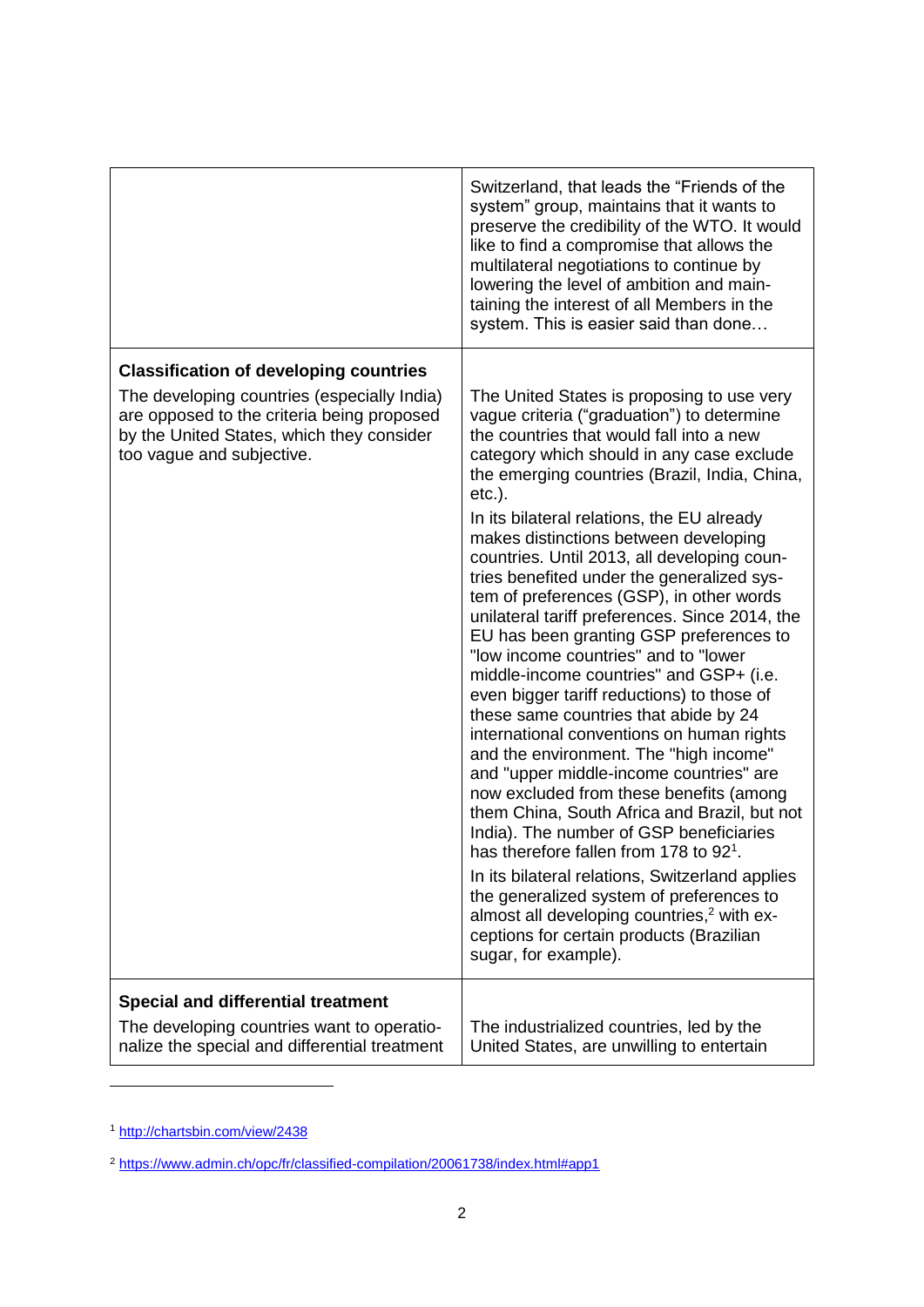| for all developing countries, in other words<br>greater flexibility, longer transition periods<br>and smaller customs tariff reductions,<br>among other things.                                                                                                                                                                                                                                                                                                                                                                                                                                                                                                                                                                                                                                                                                                                                                                                                                  | further discussion on special and differential<br>treatment for India, China and potentially<br>other emerging countries. The US does<br>wish to spell it out more clearly, as called for<br>by the G90, but only for LDCs and without<br>accepting binding commitments.                                                                                                                                                              |
|----------------------------------------------------------------------------------------------------------------------------------------------------------------------------------------------------------------------------------------------------------------------------------------------------------------------------------------------------------------------------------------------------------------------------------------------------------------------------------------------------------------------------------------------------------------------------------------------------------------------------------------------------------------------------------------------------------------------------------------------------------------------------------------------------------------------------------------------------------------------------------------------------------------------------------------------------------------------------------|---------------------------------------------------------------------------------------------------------------------------------------------------------------------------------------------------------------------------------------------------------------------------------------------------------------------------------------------------------------------------------------------------------------------------------------|
| More specifically, the G90, which includes<br>the ACP countries (Asia, Caribbean, Paci-<br>fic), the African Group and the Least Devel-<br>oped Countries (LDCs) has tabled an excel-<br>lent proposal on special and differential<br>treatment for all developing countries. It<br>aims to clarify and operationalize all the<br>rules on the matter: more policy space for<br>industrialization, extension of the TRIPS<br>waiver (Agreement on Trade-Related Intel-<br>lectual Property Rights) for LDCs as long as<br>they remain LDCs; greater scope to impose<br>local content requirements (whereby foreign<br>companies must purchase a certain amount<br>of intermediate goods locally, recruit local<br>personnel, etc.); a services waiver for<br>LDCs, etc. (see also LDC proposal below).<br>The Doha declaration called for a review of<br>all measures relating to special and differ-<br>rential treatment so as to make them more<br>operational and efficient. | Switzerland too believes that one cannot<br>expect identical contributions from countries<br>as different as South Korea and Pakistan,<br>for example. Switzerland would like to come<br>up with innovative approaches (as in the<br>Trade Facilitation Agreement), which allow<br>participants to contribute in accordance with<br>their real level of development, without a<br>priori having to determine differential<br>regimes. |
| <b>Agriculture</b>                                                                                                                                                                                                                                                                                                                                                                                                                                                                                                                                                                                                                                                                                                                                                                                                                                                                                                                                                               |                                                                                                                                                                                                                                                                                                                                                                                                                                       |
| The developing countries want a global<br>package based on the 2008 negotiating<br>texts. After tough negotiations, WTO Mem-<br>bers agreed that year on relatively balanced<br>texts covering industrial goods, services<br>and agricultural products. The texts on agri-<br>culture foresee three pillars: market access;<br>elimination of trade-distorting domestic sup-<br>ports; and elimination of export subsidies.<br>These measures allow the rich countries to<br>support their farmers to the tune of US\$1<br>billion per day                                                                                                                                                                                                                                                                                                                                                                                                                                       | The EU and Australia are calling for nothing<br>more or less than the elimination of the spe-<br>cial and differential treatment for developing<br>countries envisaged under the Agreement<br>on Agriculture.<br>Switzerland seems keen to find a pragmatic<br>approach and achieve balance between all<br>the areas under negotiation. But she re-<br>fuses to deal with the agricultural package<br>in isolation.                   |
| <b>Export subsidies</b><br>The developing countries refuse to single<br>out the elimination of export subsidies for<br>fear that other elements of the agricultural<br>package may also be discarded. They                                                                                                                                                                                                                                                                                                                                                                                                                                                                                                                                                                                                                                                                                                                                                                       | The United States is proposing the elimina-<br>tion of export subsidies for agricultural<br>products. But it refuses to eliminate the<br>other forms of export competition that are                                                                                                                                                                                                                                                   |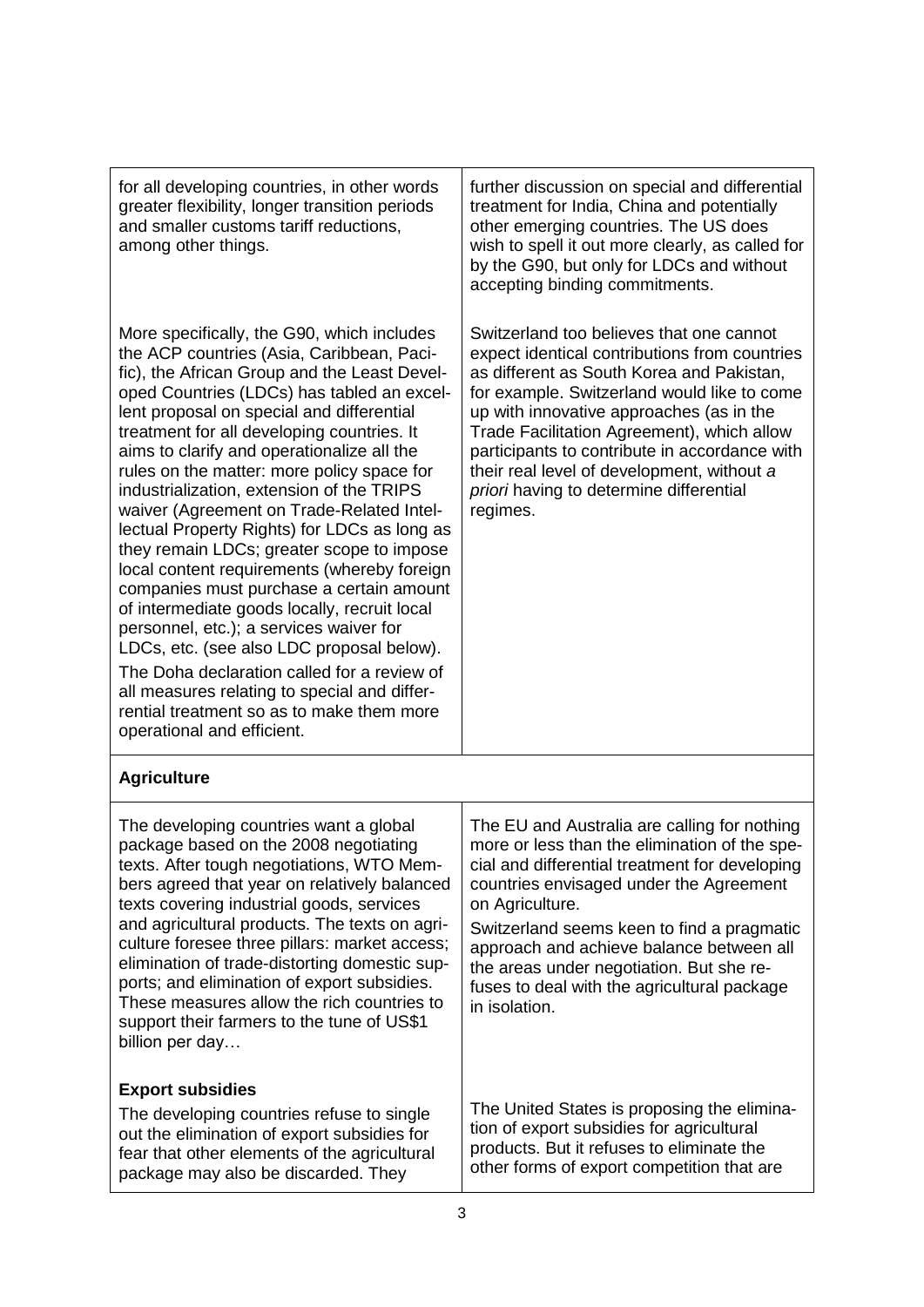| argue that while export subsidies have prac-<br>tically disappeared in the United States and<br>the EU (especially because the high prices<br>of agricultural products render them super-<br>fluous), domestic support measures have<br>increased exponentially, including those<br>acknowledged to be trade-distorting (amber<br>box, especially under the latest United<br>States Farm Bill), as well as those that are<br>deemed not to be trade-distorting (green<br>box) but which do in fact also distort interna-<br>tional trade.                                                                                                                                                                                                                                                                                                                                                                  | export credits, food aid and state-owned<br>enterprises - as had nonetheless been<br>agreed at Hong Kong in 2005. The EU is<br>ready to eliminate export subsidies by 2018<br>but would like to include also the other ele-<br>ments of export competition. Switzerland is<br>against the elimination of export subsidies<br>alone because of the "Chocolate law", see<br>below, page 9. |
|------------------------------------------------------------------------------------------------------------------------------------------------------------------------------------------------------------------------------------------------------------------------------------------------------------------------------------------------------------------------------------------------------------------------------------------------------------------------------------------------------------------------------------------------------------------------------------------------------------------------------------------------------------------------------------------------------------------------------------------------------------------------------------------------------------------------------------------------------------------------------------------------------------|------------------------------------------------------------------------------------------------------------------------------------------------------------------------------------------------------------------------------------------------------------------------------------------------------------------------------------------------------------------------------------------|
| Some developing countries have also<br>started to subsidize their exports, even<br>though they are not entitled to do so in their<br>WTO schedule (China for cotton; India for<br>sugar; Thailand for rice, etc)                                                                                                                                                                                                                                                                                                                                                                                                                                                                                                                                                                                                                                                                                           | On domestic support, the United States<br>response is that they have increased<br>substantially in emerging countries and that<br>it will make no concessions as long as<br>China and India refuse to do so.                                                                                                                                                                             |
| Special safeguard mechanism<br>One of the main demands of developing<br>countries concerns the special safeguard<br>mechanism, which is meant to allow them to<br>temporarily raise customs tariffs in the event<br>of a sudden fall in international market<br>prices leading to a surge in imports that<br>would jeopardize their small farmers.                                                                                                                                                                                                                                                                                                                                                                                                                                                                                                                                                         | The industrialized countries and Brazil are<br>unwilling to discuss this.<br>Switzerland is of the view that it should be<br>agreed only if developing countries take<br>market access commitments in the areas of<br>interest to it, i.e. industrial goods and ser-<br>vices.                                                                                                           |
| <b>Food security</b>                                                                                                                                                                                                                                                                                                                                                                                                                                                                                                                                                                                                                                                                                                                                                                                                                                                                                       |                                                                                                                                                                                                                                                                                                                                                                                          |
| India wishes to push through its proposal for<br>allowing developing countries to set up<br>foods stocks for their poor populations,<br>formulated at the Bali Ministerial in 2013 but<br>never really endorsed. The final Bali<br>document spoke of a "peace clause" but did<br>not specify how long it would remain in<br>effect – for four years or until a permanent<br>solution is found. In November 2014, WTO<br>Members finally agreed on a permanent<br>solution, but it is taking time to materialize.<br>Yet it would suffice to: (1) implement (not<br>question, as the industrialized countries are<br>doing) Article 6.2 of the Agreement on<br>Agriculture, which authorizes flexibilities for<br>developing countries or (2) update the refer-<br>ence price used as the basis for calculating<br>the subsidy and which goes back to 1986-<br>87, when the prices of agricultural products | The United States is unwilling to discuss the<br>Indian proposal at Nairobi, arguing that the<br>Bali final document set a deadline of 2017.<br>Yet, in November 2014 it was decided to<br>bring forward the decision to December<br>2015                                                                                                                                                |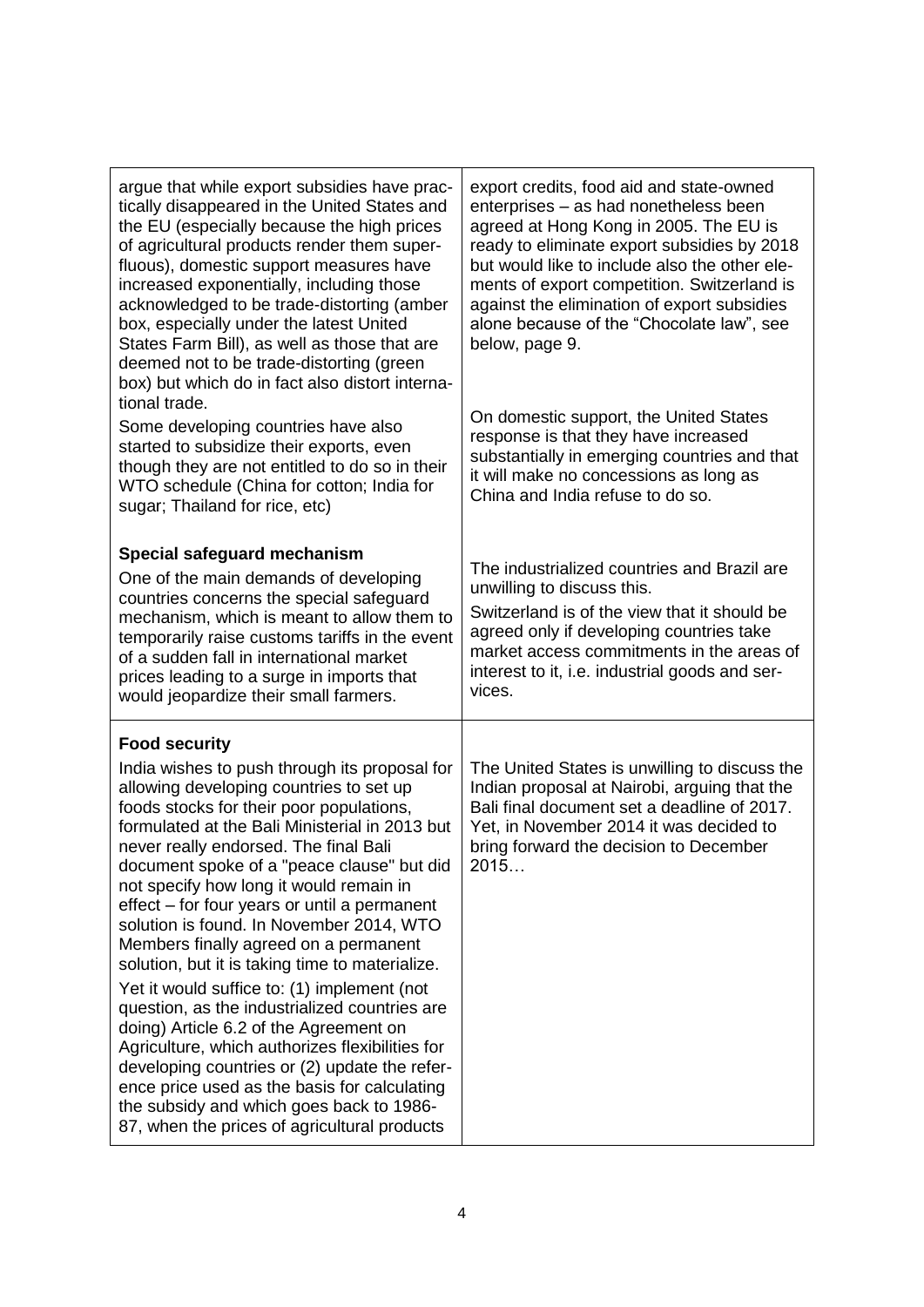| were much lower. <sup>3</sup>                                                                                                                                                                                                                                                                                                                                                                                                                                                                                                                                                                                                                                                                                                                                                                                                                                                                                         |                                                                                                                                                                                                                                                                                                                                                                                                                                                                                                                              |
|-----------------------------------------------------------------------------------------------------------------------------------------------------------------------------------------------------------------------------------------------------------------------------------------------------------------------------------------------------------------------------------------------------------------------------------------------------------------------------------------------------------------------------------------------------------------------------------------------------------------------------------------------------------------------------------------------------------------------------------------------------------------------------------------------------------------------------------------------------------------------------------------------------------------------|------------------------------------------------------------------------------------------------------------------------------------------------------------------------------------------------------------------------------------------------------------------------------------------------------------------------------------------------------------------------------------------------------------------------------------------------------------------------------------------------------------------------------|
| <b>LDC</b> proposals                                                                                                                                                                                                                                                                                                                                                                                                                                                                                                                                                                                                                                                                                                                                                                                                                                                                                                  |                                                                                                                                                                                                                                                                                                                                                                                                                                                                                                                              |
| <b>Market access</b><br>The LDCs are calling for duty-free and<br>quota-free (DFQF) market access for 97%<br>of their products.                                                                                                                                                                                                                                                                                                                                                                                                                                                                                                                                                                                                                                                                                                                                                                                       | The United States refuses to accept binding<br>measures, especially for LDCs like Bangla-<br>desh, Cambodia and Nepal. It is unwilling to<br>go beyond a declaration of intent, as in Bali<br>in 2013.<br>The EU and Switzerland already accord<br>DFQF access for almost 100% of LDC pro-<br>ducts. "Almost", because, in order to finance<br>its mandatory stocks, Switzerland continues<br>to levy a contribution towards the guarantee<br>fund (effectively a customs tariff) on certain<br>products imported from LDCs. |
| <b>Rules of origin</b><br>The LDCs propose that the preferential<br>rules of origin be simplified. Rules of origin<br>serve to stipulate what part of a product<br>must have been processed in a country to<br>be considered as originating from that<br>country. They are often too complex and<br>restrictive for LDCs to profit fully from their<br>trade advantages. Currently, these rules are<br>drafted unilaterally, without harmonization,<br>and this makes it extremely difficult for<br>LDCs to export. It was agreed in Hong Kong<br>in 2005 that preferential rules of origin<br>applicable to LDCs should be transparent<br>and simple.<br>LDCs are requesting, for example, to be<br>allowed to deduct the cost of freight and<br>insurance from the value of non-originating<br>materials. Or to abolish the requirement to<br>provide a document of origin for imports<br>worth less than US\$2000. | The United States maintains that it cannot<br>simplify its rules of origin for the LDCs.<br>The EU and Switzerland regard some LDC<br>demands as excessive (75% of non-<br>originating materials, for example).                                                                                                                                                                                                                                                                                                              |
| <b>Services waiver</b><br>At the 2011 Ministerial, Members adopted a                                                                                                                                                                                                                                                                                                                                                                                                                                                                                                                                                                                                                                                                                                                                                                                                                                                  | To date, only some 20 industrialized                                                                                                                                                                                                                                                                                                                                                                                                                                                                                         |

<sup>3</sup> See Alliance Sud Position on the Bali Ministerial of 2013: «Food security in exchange for trade facilitation»,

l

<http://www.alliancesud.ch/fr/politique/commerce/securite-alimentaire-contre-facilitation-des-echanges>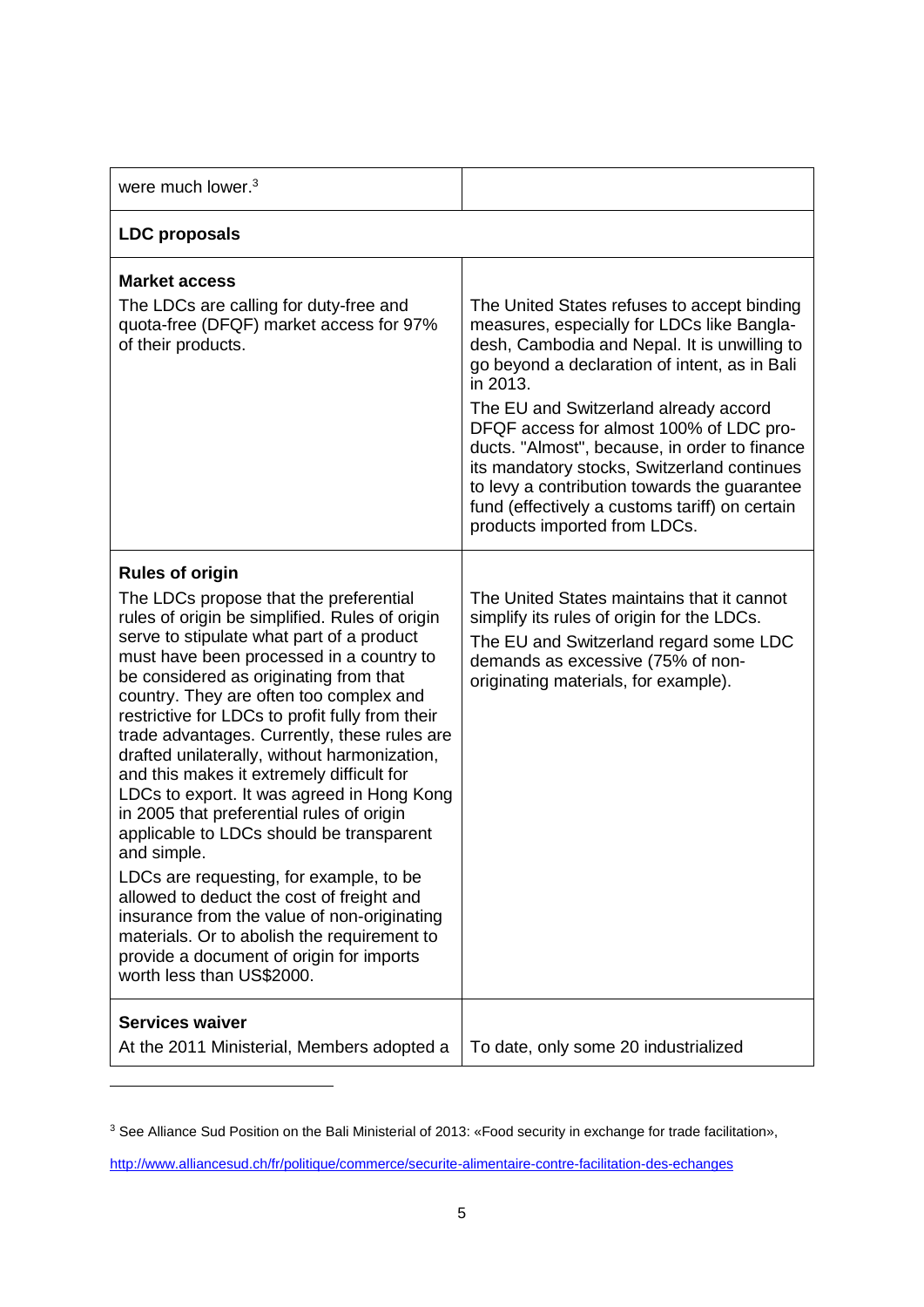| waiver concerning the General Agreement<br>on Trade in Services (GATS) permitting<br>preferential market access for services and<br>service suppliers of LDCs. This is of para-<br>mount importance to LDCs, as the sector is<br>growing steadily and contributes substan-<br>tially to their gross domestic product (GDP);<br>that share is as much as 50% in some sub-<br>Saharan African countries although it<br>comprises a mere 0.5% of world trade in<br>services (LDCs represent 1% of overall<br>world trade). Yet the operationalization of<br>this waiver is not clear, in particular, in the<br>sector of greatest interest to LDCs, which is<br>mode 4 supply of services – movement of<br>natural persons, including low-skill persons.<br>A decision along these lines was adopted at<br>Bali in 2013 but has not been made binding. | countries, including Switzerland, have<br>notified the waivers they grant in regard to<br>LDC services.                                                                                                                                                                                                                                                                                                                                                                         |
|-----------------------------------------------------------------------------------------------------------------------------------------------------------------------------------------------------------------------------------------------------------------------------------------------------------------------------------------------------------------------------------------------------------------------------------------------------------------------------------------------------------------------------------------------------------------------------------------------------------------------------------------------------------------------------------------------------------------------------------------------------------------------------------------------------------------------------------------------------|---------------------------------------------------------------------------------------------------------------------------------------------------------------------------------------------------------------------------------------------------------------------------------------------------------------------------------------------------------------------------------------------------------------------------------------------------------------------------------|
| <b>Cotton</b><br>The LDCs propose that domestic support<br>and export subsidies for cotton be elimi-<br>nated and that they be granted duty-free,<br>quota free (DFQF) market access.                                                                                                                                                                                                                                                                                                                                                                                                                                                                                                                                                                                                                                                               | The United States and EU maintain that<br>they are unable to eliminate domestic<br>support and improve market access. The<br>issue is sensitive because some developing<br>countries like China have also started to<br>subsidize cotton.<br>This does not concern Switzerland, and the<br>country already grants DFQF market<br>access.                                                                                                                                        |
| <b>Fisheries</b><br>The LDCs wish to strengthen the disciplines<br>on fishing subsidies. But as the sector is<br>crucially important to many of them, they<br>wish to be able to maintain those subsidies<br>that do not contribute to overfishing.                                                                                                                                                                                                                                                                                                                                                                                                                                                                                                                                                                                                 | There is no real North-South divide on this<br>subject, but a divergence of opinion bet-<br>ween countries that wish to abolish the<br>subsidies (estimated at US\$14-20 billion per<br>year) (United States, Peru, Argentina, and<br>Norway) as they view them as contribu-<br>ting to overfishing and the depletion of<br>fisheries, and those who deny this link and<br>do not wish to eliminate them (Japan, South<br>Korea, Taiwan). This does not concern<br>Switzerland. |
| <b>New issues</b>                                                                                                                                                                                                                                                                                                                                                                                                                                                                                                                                                                                                                                                                                                                                                                                                                                   |                                                                                                                                                                                                                                                                                                                                                                                                                                                                                 |
| <b>Singapore issues</b><br>The developing countries have always been<br>opposed to these issues, at least as long as<br>the Doha Round is not concluded. The<br>attempt by the industrialized countries to                                                                                                                                                                                                                                                                                                                                                                                                                                                                                                                                                                                                                                          | The industrialized countries wish to wind up<br>the Doha Round so as to introduce the<br>"Singapore issues" at the WTO (trade<br>facilitation, investment, government                                                                                                                                                                                                                                                                                                           |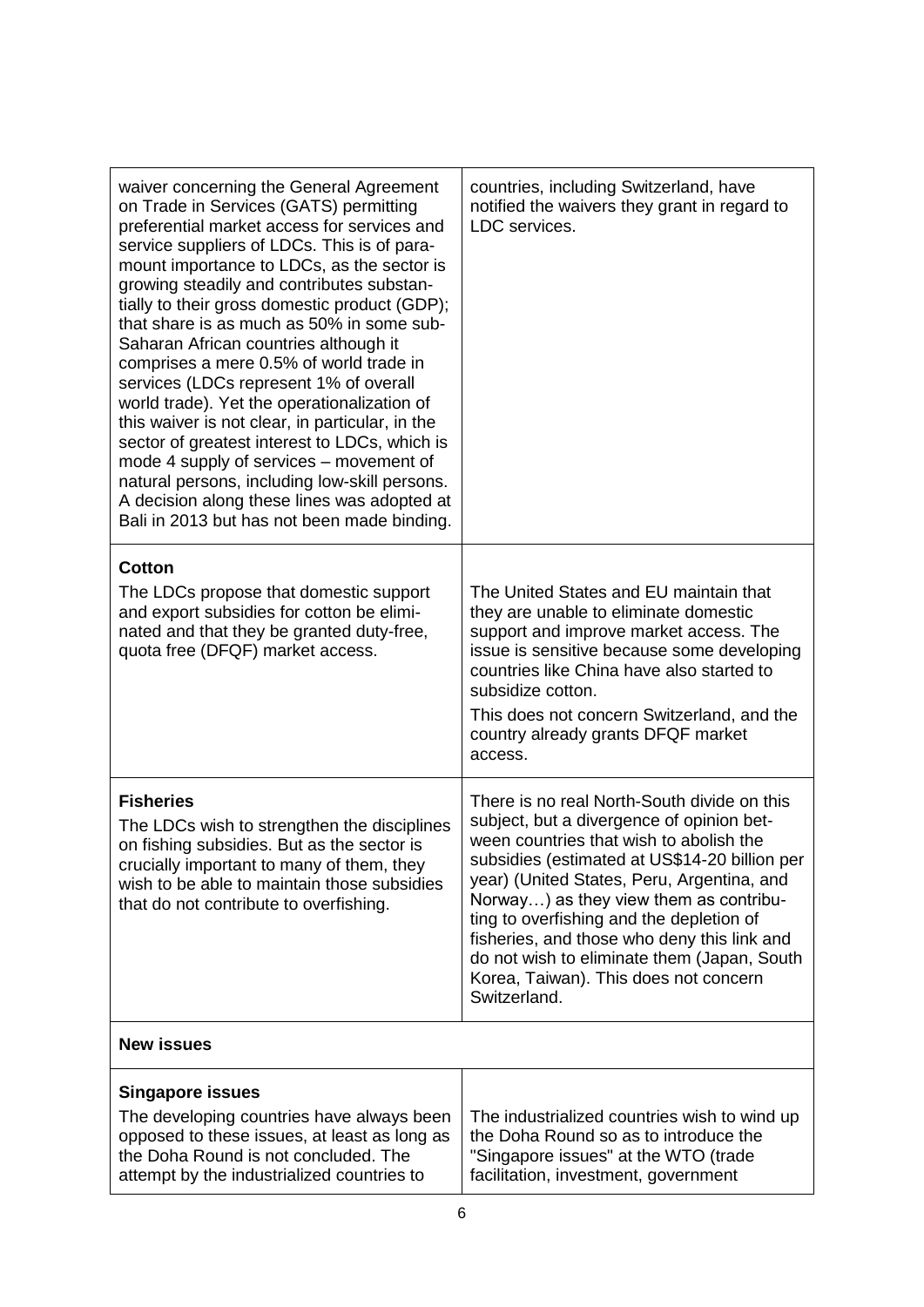| impose them was one of the reasons for the<br>failure of the Cancun Ministerial in 2003.<br>21st century issues<br>Developing countries do not wish to assume<br>new commitments that would reduce their                                                                            | procurement and competition policy. Trade<br>facilitation and government procurement are<br>already covered by new WTO agreements,<br>but not (yet) investment and competition<br>policy).<br>The industrialized countries are keen to<br>introduce the 21st century issues at the<br>WTO (environment, e-commerce) and those                                                                                                                                                                                                                                                                                                                                                         |  |
|-------------------------------------------------------------------------------------------------------------------------------------------------------------------------------------------------------------------------------------------------------------------------------------|---------------------------------------------------------------------------------------------------------------------------------------------------------------------------------------------------------------------------------------------------------------------------------------------------------------------------------------------------------------------------------------------------------------------------------------------------------------------------------------------------------------------------------------------------------------------------------------------------------------------------------------------------------------------------------------|--|
| policy space even further.                                                                                                                                                                                                                                                          | proposed in the TISA (Trade in Services<br>Agreement), the TTIP (trans-Atlantic part-<br>nership between the EU and the United<br>States), and the TPP, trans-Pacific partner-<br>ship between the United States and 11<br>other countries): public services, state-<br>owned enterprises, government procure-<br>ment, the free transfer of personal data, etc.                                                                                                                                                                                                                                                                                                                      |  |
| <b>Trade Facilitation Agreement</b>                                                                                                                                                                                                                                                 |                                                                                                                                                                                                                                                                                                                                                                                                                                                                                                                                                                                                                                                                                       |  |
| Thirteen developing countries have so far<br>ratified the Agreement.<br>In Bali in 2013, developing countries feared<br>that once this Agreement was concluded,<br>the industrialized countries would lose<br>interest in the Doha Round. The facts would<br>seem to bear this out. | The industrialized countries were the ones<br>mainly pushing for this agreement. Adopted<br>in Bali in 2013, it was expected to enter into<br>force in Nairobi, but it has so far received<br>only 52 ratifications (half the required<br>number), including that of Switzerland.                                                                                                                                                                                                                                                                                                                                                                                                     |  |
| <b>Intellectual property</b>                                                                                                                                                                                                                                                        |                                                                                                                                                                                                                                                                                                                                                                                                                                                                                                                                                                                                                                                                                       |  |
| <b>Agreement on Trade-Related Aspects of</b><br><b>Intellectual Property (TRIPS)</b>                                                                                                                                                                                                |                                                                                                                                                                                                                                                                                                                                                                                                                                                                                                                                                                                                                                                                                       |  |
| At the beginning, with the exception of<br>Switzerland and the United States, all<br>countries were opposed to it, even the<br>industrialized countries.                                                                                                                            | Switzerland and the United States were the<br>only countries calling for an end to the<br>moratorium on TRIPS non-violation com-<br>plaints. Under this moratorium, the possi-<br>bility for a country to file a complaint against<br>another even if no agreement has been<br>breached, does not apply to the TRIPS<br>Agreement. Switzerland and the United<br>States were calling for an end to this mora-<br>torium so as to avoid the proliferation of<br>"frivolous" laws, which would jeopardize<br>intellectual property. However, the TRIPS<br>Council has decided to extend this mora-<br>torium for two more years and Switzerland<br>will have to rally to the consensus. |  |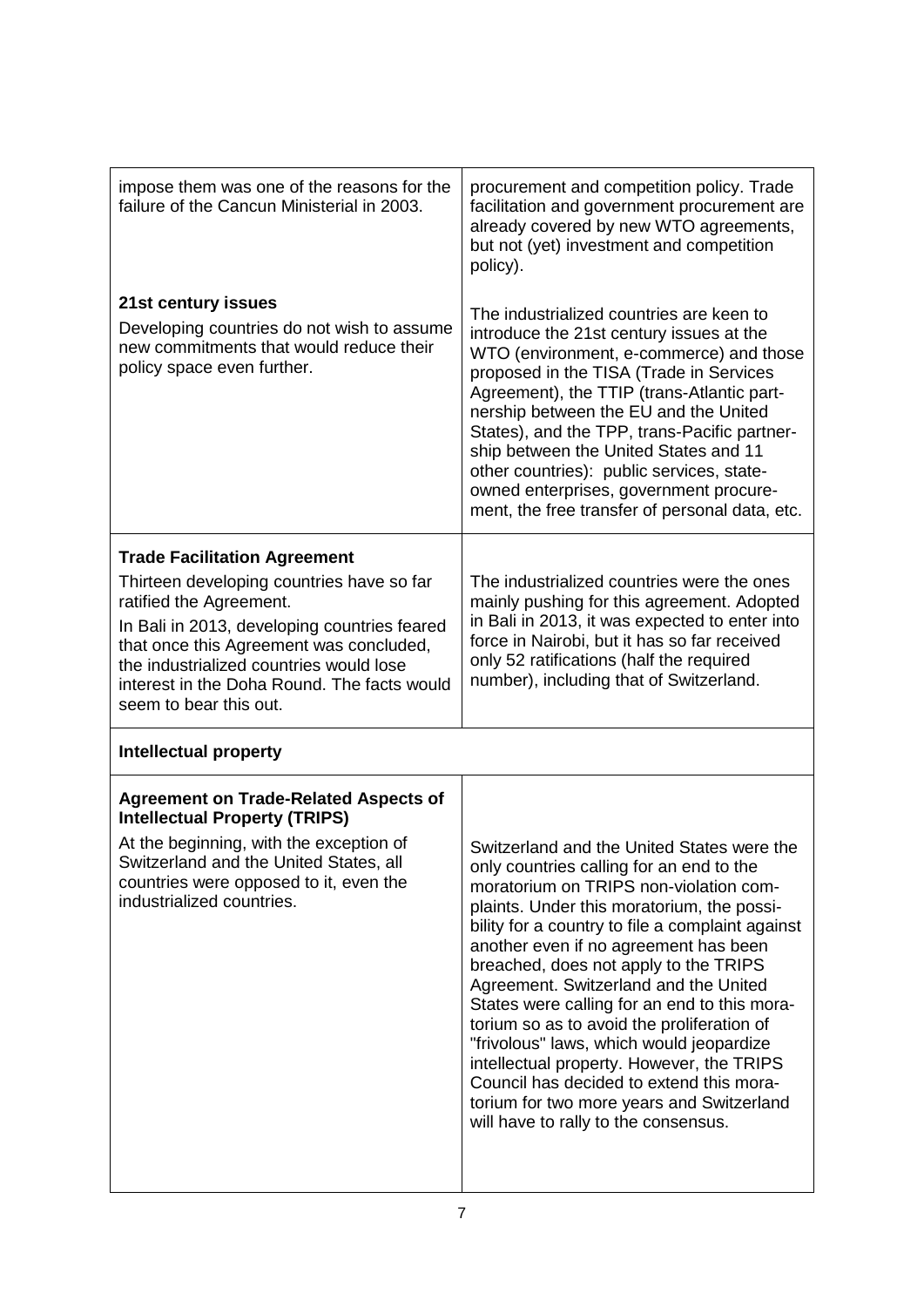| The LDCs are seeking a waiver of the<br>application of the TRIPS Agreement while<br>they remain LDCs, and this so as to<br>promote generic medicines. | The EU is ready to support the LDC<br>demand not to be required to apply the<br>TRIPS Agreement while they remain LDCs.<br>The United States and Switzerland are<br>opposed to this. They had initially called for<br>a transition period of just 10-years. In the<br>end, a compromise solution of 17 years was<br>found between the United States and LDCs<br>and adopted by the TRIPS Council. Switzer-<br>land will have to rally to the consensus. |
|-------------------------------------------------------------------------------------------------------------------------------------------------------|---------------------------------------------------------------------------------------------------------------------------------------------------------------------------------------------------------------------------------------------------------------------------------------------------------------------------------------------------------------------------------------------------------------------------------------------------------|
|-------------------------------------------------------------------------------------------------------------------------------------------------------|---------------------------------------------------------------------------------------------------------------------------------------------------------------------------------------------------------------------------------------------------------------------------------------------------------------------------------------------------------------------------------------------------------------------------------------------------------|

### **Probable Nairobi outcome: mini-package**

Far from attempting to conclude the Doha Round, the Director-General, Brazil's Roberto Azevêdo, is aligning himself with the United States and the industrialized countries. He proposes the adoption of the following mini-package:

- 1. A package for LDCs that includes special and differential treatment in some fields but for LDCs only -, cotton, services waiver, rules of origins, etc...
- 2. The elimination of agricultural export subsidies.
- 3. Transparency measures in anti-dumping rules and fisheries.

(Azevêdo's initial proposal of introducing transparency measures into domestic services regulations elicited opposition from developing countries, which do not wish to further reduce their policy space.)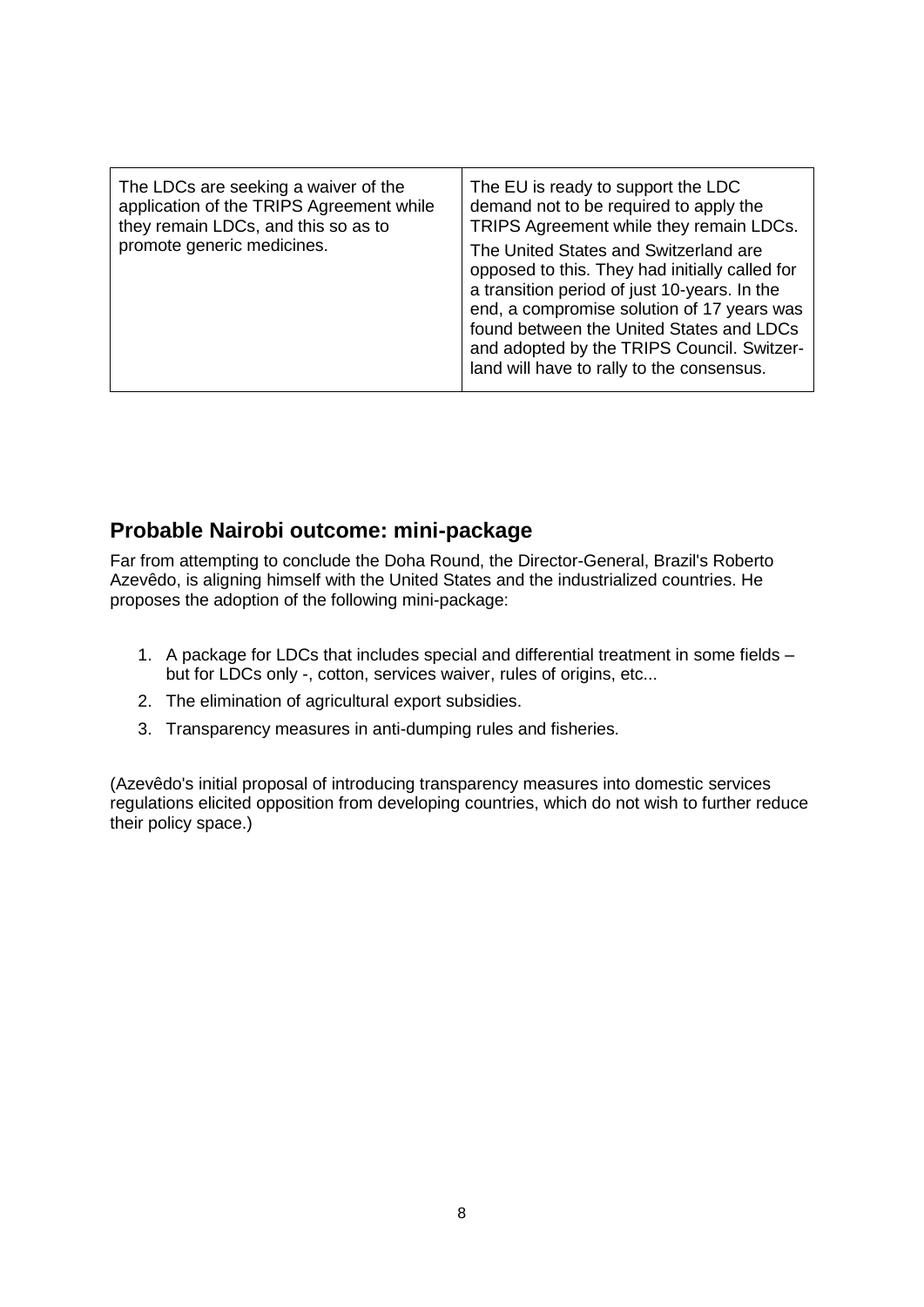## **Switzerland's position and Alliance Sud demands**

As is clear from the table above, in this growing North-South confrontation, Switzerland is largely aligned with the United States and other industrialized countries, though with a few exceptions, particularly regarding the elimination of agricultural export subsidies, which concerns it most directly.

In the view of Alliance Sud, Switzerland should accept "less than full reciprocity" for developing countries, in other words, a certain asymmetry of concessions, which is the very spirit of the Doha Round!

Switzerland should commit to a pro-development conclusion of the Doha Round, as development is not limited to LDCs alone. More specifically:

| <b>Switzerland's positions</b>                                                                                                                                                                                                                                                                                                                                                                                                                                                                                                                                                                                                                                                                               | <b>Alliance Sud demands</b>                                                                                                                                                                                                                                                                                                              |
|--------------------------------------------------------------------------------------------------------------------------------------------------------------------------------------------------------------------------------------------------------------------------------------------------------------------------------------------------------------------------------------------------------------------------------------------------------------------------------------------------------------------------------------------------------------------------------------------------------------------------------------------------------------------------------------------------------------|------------------------------------------------------------------------------------------------------------------------------------------------------------------------------------------------------------------------------------------------------------------------------------------------------------------------------------------|
| <b>Agricultural package</b><br>Switzerland aligns itself with the industria-<br>lized countries, which refuse to discuss the<br>agricultural package based on the 2008<br>negotiating texts $-$ as demanded by the<br>developing countries. The agricultural<br>package includes, inter alia, the lowering of<br>customs tariffs, disciplines with regard to<br>trade-distorting domestic support and the<br>special safeguard mechanism. Switzerland<br>maintains that it cannot envisage conclu-<br>ding an agreement on the agricultural pack-<br>age alone, as it wants to be able to nego-<br>tiate concessions under the other pillars of<br>the Doha Round, such as industrial goods<br>and services. | Switzerland should discuss the agricultural<br>package on the basis of the 2008 texts. It<br>should agree to recognize that agriculture is<br>the most important subject for developing<br>countries and should grant concessions,<br>even if developing countries are not ready<br>to do likewise for industrial goods and<br>services. |
| Switzerland is not openly opposed to India's<br>food security proposal, but neither does she<br>support it.                                                                                                                                                                                                                                                                                                                                                                                                                                                                                                                                                                                                  | Switzerland should expressly support the<br>Indian proposal, all the more so as it has no<br>direct interests in the matter.                                                                                                                                                                                                             |
| <b>Export subsidies for agricultural</b><br>products<br>Switzerland maintains that it wishes to<br>honour the commitments it made at the<br>Hong Kong and Bali Conferences regarding<br>the elimination of export subsidies. But it<br>points out that these commitments arose in<br>a particular context, that of the conclusion of<br>the Doha Round and the implementation of                                                                                                                                                                                                                                                                                                                             | The view of Alliance Sud is that Switzerland<br>should eliminate the subsidies for process-<br>sed agricultural goods envisaged under the<br>"Chocolate law", and this should be done<br>even if WTO Members fail to reach agree-<br>ment on the other aspects of the agricultural<br>package and on export competition. Swit-           |
| all commitments relating to export compe-<br>tition. This is why Switzerland refuses to<br>eliminate export subsidies in isolation, with-<br>out disciplines also being imposed on the<br>other pillars of export competition, which are                                                                                                                                                                                                                                                                                                                                                                                                                                                                     | zerland is amongst the last industrialized<br>countries, along with Canada, that still<br>maintain this particularly harmful trade<br>instrument. It in fact creates a dumping<br>effect that jeopardizes agriculture in the                                                                                                             |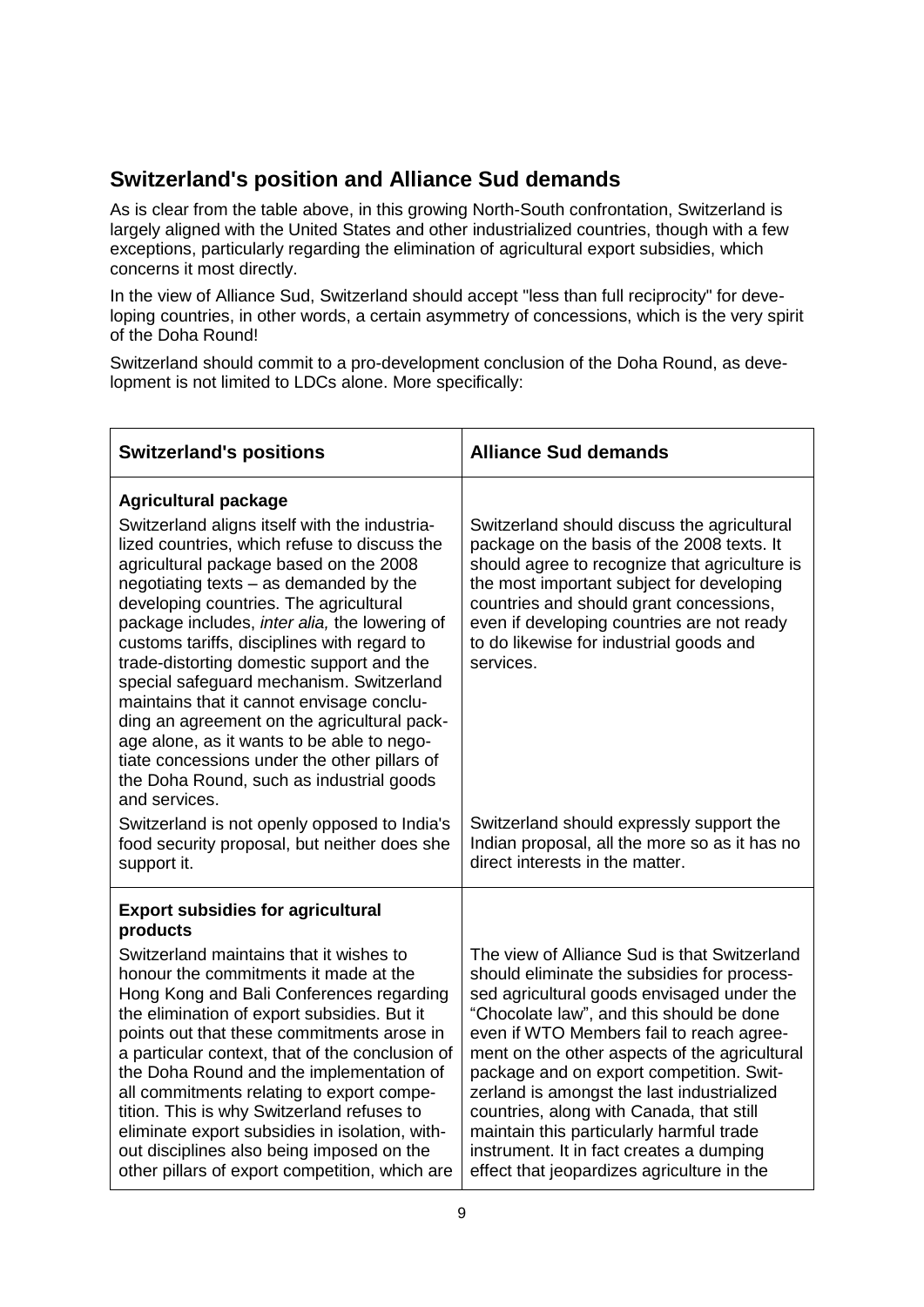| state-owned enterprises, export credits, and<br>food aid. Although Switzerland no longer<br>subsidizes basic agricultural products, it is<br>directly concerned by the United States<br>proposal on the elimination of export sub-<br>sidies because of the "Chocolate law",<br>which serves to subsidize processed agri-<br>cultural exports by offsetting the additional<br>cost of Swiss inputs in the agri-food sector.<br>It foresees CHF 115 million per year even<br>though that amount has never been fully<br>spent.<br>Should the conditions be created for the<br>elimination of export subsidies, Switzerland<br>maintains that it needs time and more<br>flexible adaptation modalities than envi-<br>saged in the draft 2008 agreement. | countries of the South, which are unable to<br>withstand the flood of subsidized agricul-<br>tural products (processed or not). It is time<br>to put an end to this.                                                                                                                                                                                                                                                                                                                                                                                                           |
|-------------------------------------------------------------------------------------------------------------------------------------------------------------------------------------------------------------------------------------------------------------------------------------------------------------------------------------------------------------------------------------------------------------------------------------------------------------------------------------------------------------------------------------------------------------------------------------------------------------------------------------------------------------------------------------------------------------------------------------------------------|--------------------------------------------------------------------------------------------------------------------------------------------------------------------------------------------------------------------------------------------------------------------------------------------------------------------------------------------------------------------------------------------------------------------------------------------------------------------------------------------------------------------------------------------------------------------------------|
| LDC package<br>But for a few exceptions (contributions to<br>the guarantee fund for financing mandatory<br>stocks), Switzerland already grants DFQF<br>market access for all products from LDCs.<br>Switzerland recently accorded them a ser-<br>vices waiver.<br>Simplification of rules of origin: Switzerland<br>regards some LDC demands as excessive                                                                                                                                                                                                                                                                                                                                                                                             | Alliance Sud welcomes Switzerland's<br>commitments but urges it to cease funding<br>its food reserves by levying a tax (an inte-<br>gral part of customs tariffs) on imports of<br>certain products (semi-milled and milled<br>rice, broken rice, edible oils and fats, feed<br>commodities) coming from LDCs. A solution<br>must be found as part of the current revision<br>of Switzerland's National Economic Supply<br>Act.<br>She must simplify its rules of origins even                                                                                                 |
| (75% of non-originating materials, for<br>example).                                                                                                                                                                                                                                                                                                                                                                                                                                                                                                                                                                                                                                                                                                   | further.                                                                                                                                                                                                                                                                                                                                                                                                                                                                                                                                                                       |
| Special and differential treatment (SDT)<br>Switzerland wishes to reserve this to the<br>LDCs.                                                                                                                                                                                                                                                                                                                                                                                                                                                                                                                                                                                                                                                        | Switzerland should support the G90 pro-<br>posal on special and differential treatment<br>for all developing countries and not just for<br>the LDCs. There is no denying that the<br>world has changed since the launch of the<br>Doha Round in 2001 and some developing<br>countries have made spectacular progress,<br>but in per capita income terms, none of<br>them can be classified alongside the<br>industrialized countries.<br>Therefore, wanting to limit SDT to the LDCs<br>is abusive, as it still makes sense for the<br>great majority of developing countries. |